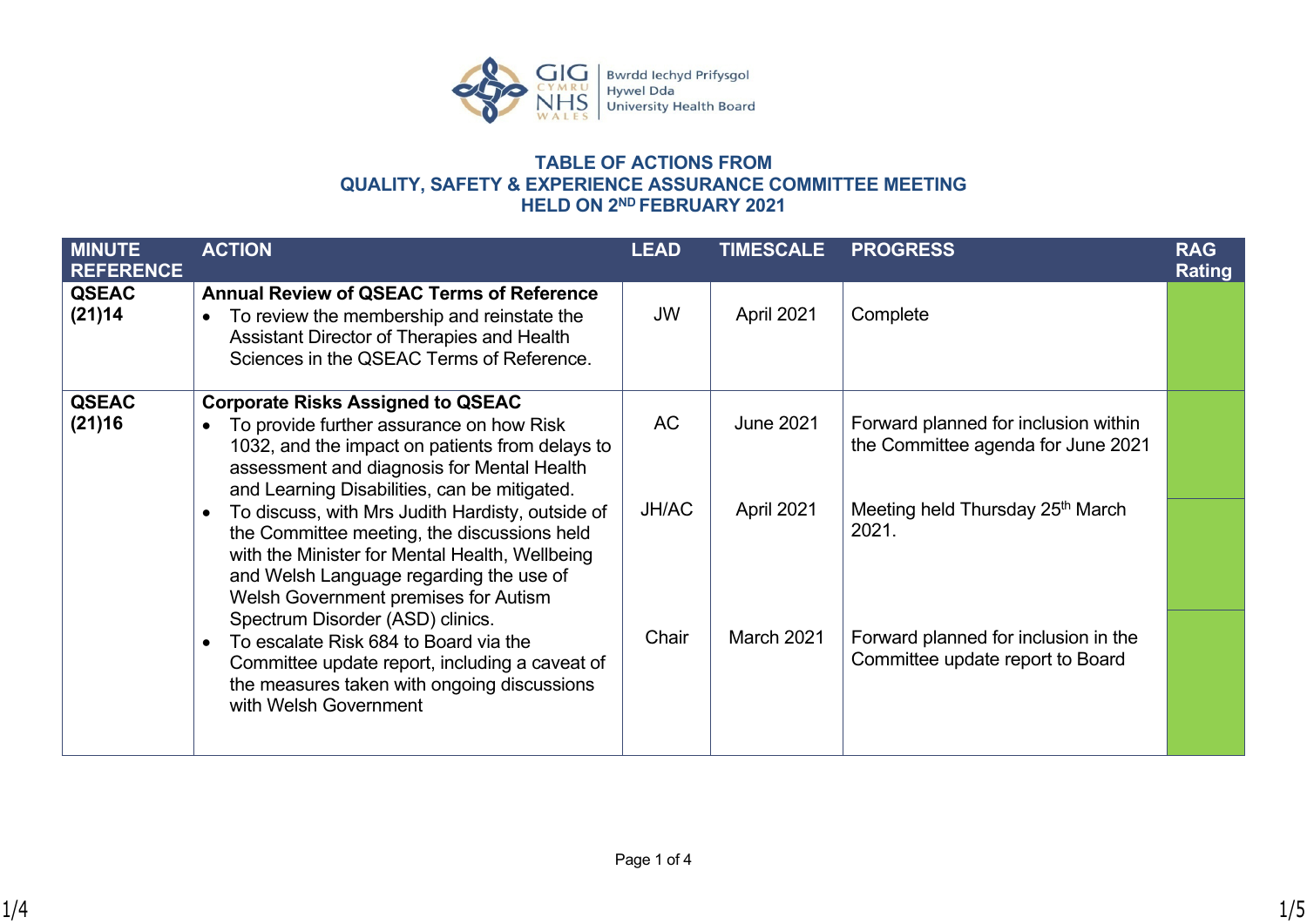| <b>MINUTE</b>           | <b>ACTION</b>                                                                                                                                                                                                                                                                                                                             | <b>LEAD</b>    | <b>TIMESCALE</b>            | <b>PROGRESS</b>                                                                                                           | <b>RAG</b>    |
|-------------------------|-------------------------------------------------------------------------------------------------------------------------------------------------------------------------------------------------------------------------------------------------------------------------------------------------------------------------------------------|----------------|-----------------------------|---------------------------------------------------------------------------------------------------------------------------|---------------|
| <b>REFERENCE</b>        |                                                                                                                                                                                                                                                                                                                                           |                |                             |                                                                                                                           | <b>Rating</b> |
| <b>QSEAC</b><br>(21)17  | <b>Risk 633: Cancer Pathway</b><br>To present an update to the Committee.<br>$\bullet$                                                                                                                                                                                                                                                    | KJ             | August 2021                 | Forward planned on the QSEAC work<br>programme for 2021/22                                                                |               |
| <b>QSEAC</b><br>(21)21  | <b>Accessing Emergency Specialist Spinal</b><br><b>Service</b><br>To present an update on the progress of<br>$\bullet$<br>developments to improve patient access to<br>Emergency Spinal Services to the Committee.                                                                                                                        | <b>CH</b>      | August 2021                 | Forward planned on the QSEAC work<br>programme for 2021/22                                                                |               |
| <b>QSEAC</b><br>(21)22  | <b>Health and Care Standards Fundamentals of</b><br>Care (FoC) Audit 2019<br>To present an update on the development of<br>$\bullet$<br>mini collaboratives to resolve persistent<br>challenges identified by the FOC audit.                                                                                                              | <b>MR</b>      | August 2021                 | Forward planned on the QSEAC work<br>programme for 2021/22                                                                |               |
| <b>QSEAC (21)</b><br>24 | Mortality Review of the Impact on Patients<br><b>Waiting for a Procedure During the COVID-19</b><br><b>Pandemic</b><br>To consider the review of care home deaths in<br>$\bullet$<br>the analysis for future reporting.<br>To present an update on the number of patients<br>$\bullet$<br>waiting over 36 weeks by speciality/Referral to | PK/JE<br>AC/KJ | August 2021<br>October 2021 | Forward planned on the QSEAC work<br>programme for 2021/22<br>Forward planned on the QSEAC work<br>programme for 2021/22  |               |
|                         | Treatment (RTT) waiting times and impact                                                                                                                                                                                                                                                                                                  |                |                             |                                                                                                                           |               |
| <b>QSEAC</b><br>(21)25  | <b>Sustainability Plan for Family Liaison Officers</b><br>To provide an update as part of the Quality and<br>$\bullet$<br><b>Safety Assurance Report</b>                                                                                                                                                                                  | MR/LOC         | <b>June 2021</b>            | Forward planned for inclusion within<br>the Quality and Safety Assurance<br>Report for the June 2021 Committee<br>meeting |               |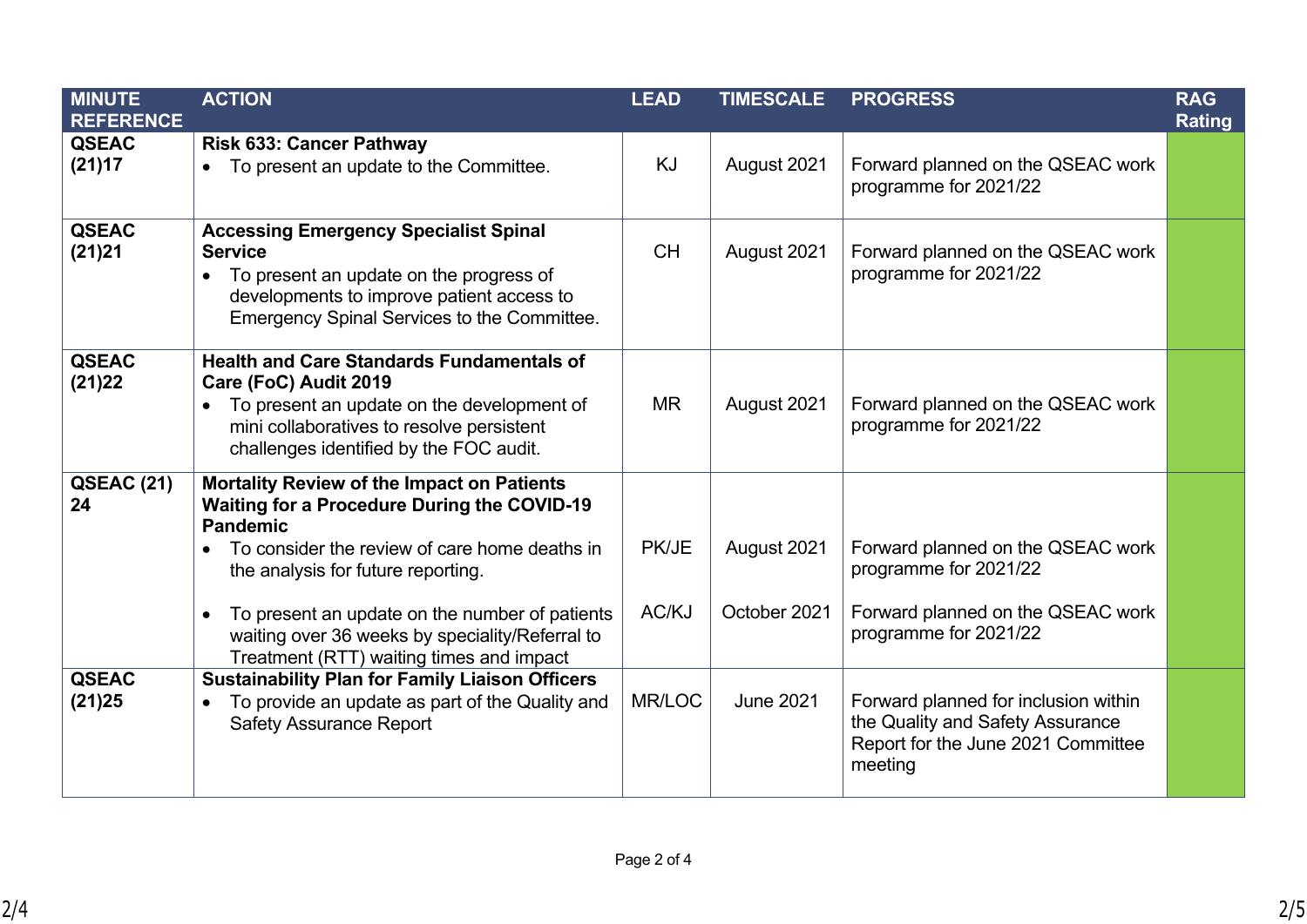| <b>MINUTE</b>          | <b>ACTION</b>                                                                                                                                                                                                                                                                                        | <b>LEAD</b>              | <b>TIMESCALE</b>               | <b>PROGRESS</b>                                                                                                                                                                                                                                                                                                 | <b>RAG</b>    |
|------------------------|------------------------------------------------------------------------------------------------------------------------------------------------------------------------------------------------------------------------------------------------------------------------------------------------------|--------------------------|--------------------------------|-----------------------------------------------------------------------------------------------------------------------------------------------------------------------------------------------------------------------------------------------------------------------------------------------------------------|---------------|
| <b>REFERENCE</b>       |                                                                                                                                                                                                                                                                                                      |                          |                                |                                                                                                                                                                                                                                                                                                                 | <b>Rating</b> |
| <b>QSEAC</b><br>(21)26 | <b>PREVENT and CONTEST Update</b><br>To review the governance oversight for<br>Emergency Planning and PREVENT with the<br>Board Secretary to determine which Committee<br>would be most appropriate to receive a report                                                                              | MR/JW                    | April 2021                     | Following discussion this item will now<br>be managed through the Health and<br><b>Safety Assurance Committee</b><br>arrangements                                                                                                                                                                               |               |
| <b>QSEAC</b><br>(21)27 | Transcutaneous Aortic Valve Insertion (TAVI) -<br><b>Progress Report Update to Swansea Bay</b><br><b>University Health Board</b><br>To liaise with Swansea Bay University Health<br>Board to receive an update on feedback from<br>service users.<br>To provide routine reporting on the quality and | <b>LOC</b><br><b>LOC</b> | April 2021<br><b>June 2021</b> | Update requested and<br>received. Ongoing communication<br>was in place with the families<br>concerned and there was good<br>progression of those cases being<br>managed in accordance with the NHS<br>redress process.<br>Forward planned for inclusion within<br>the Quality and Safety Assurance             |               |
|                        | safety of patients in services provided by other<br>Health Boards as part of the Quality and Safety<br>Assurance Report.                                                                                                                                                                             |                          |                                | Report for the June 2021 Committee<br>meeting                                                                                                                                                                                                                                                                   |               |
| <b>QSEAC</b><br>(21)36 | Any Other Business: Commissioned Services:<br>Long Term Agreements (LTA) and Quality<br><b>Assurance Update</b><br>To provide clarification on the escalation<br>process of quality concerns within LTAs.                                                                                            | <b>SP</b>                | April 2021                     | The escalation process with Powys<br>and Swansea Bay has been updated<br>as below.<br>First level for resolution<br>• Finance and Contracts Leads step<br>now includes quality leads. (At this<br>stage there are softer collaborative<br>approaches used for resolution of<br>performance, finance and quality |               |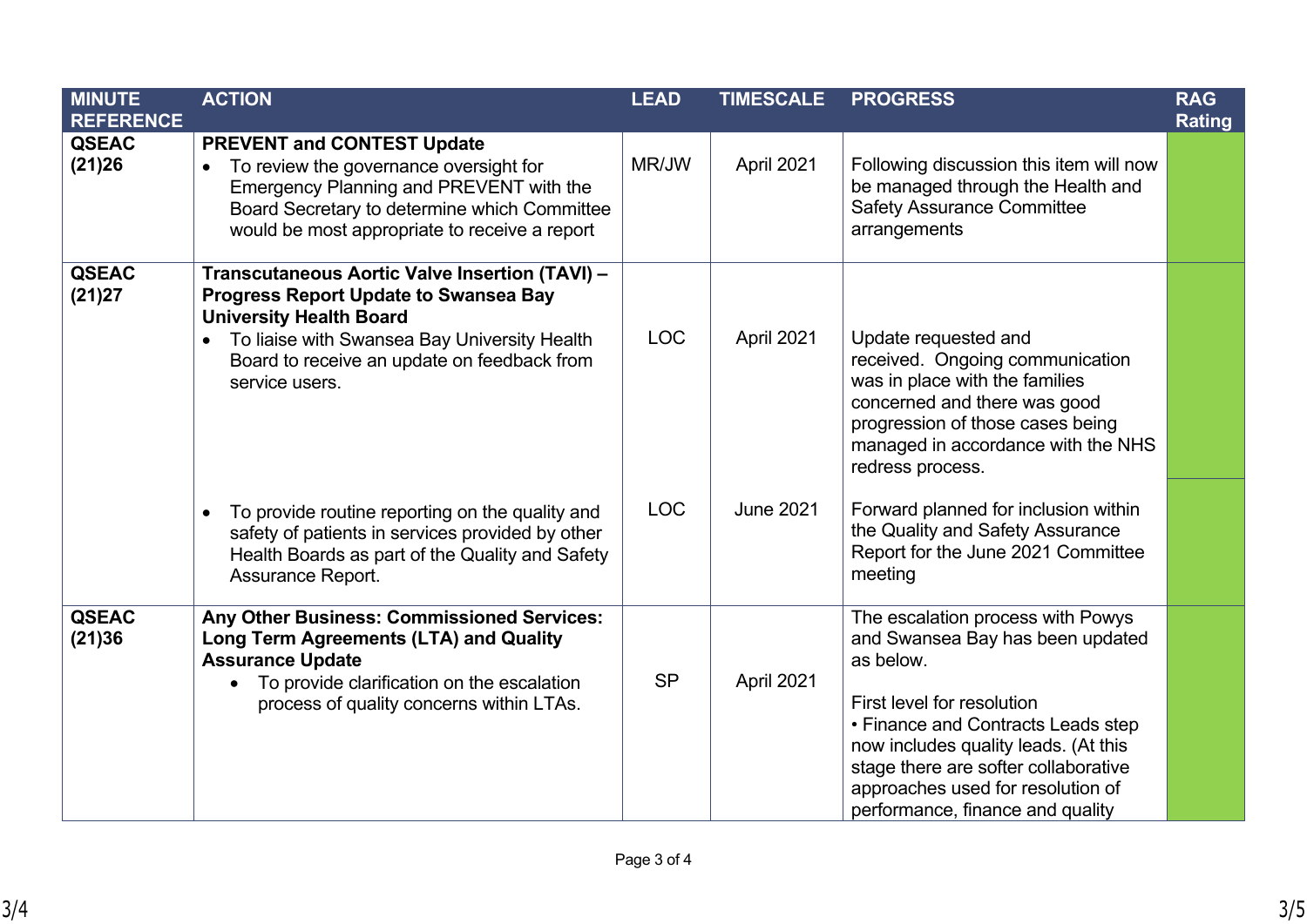| <b>MINUTE</b><br><b>REFERENCE</b> | <b>ACTION</b> | <b>LEAD</b> | <b>TIMESCALE</b> | <b>PROGRESS</b>                                                                                                                                                                                                                                                                                                                                                                                                                                                                                                  | <b>RAG</b><br><b>Rating</b> |
|-----------------------------------|---------------|-------------|------------------|------------------------------------------------------------------------------------------------------------------------------------------------------------------------------------------------------------------------------------------------------------------------------------------------------------------------------------------------------------------------------------------------------------------------------------------------------------------------------------------------------------------|-----------------------------|
|                                   |               |             |                  | issues, which would be at contracting<br>meetings. Quality lead from HB<br>attends meetings)                                                                                                                                                                                                                                                                                                                                                                                                                     |                             |
|                                   |               |             |                  | Second level for resolution:<br>As with level 1, a further step has<br>been put into process<br>• Assistant Director of Strategy,<br><b>HDdUHB - Assistant Director of Value</b><br><b>Based Contracting</b><br>• If the matter is specifically Quality<br>related then the second level of<br>resolution should be:<br>• For the Commissioner and Provider<br><b>Assistant Quality Directors to be</b><br>included in discussions and escalated<br>to Director level responsible for<br>Quality if not resolved |                             |